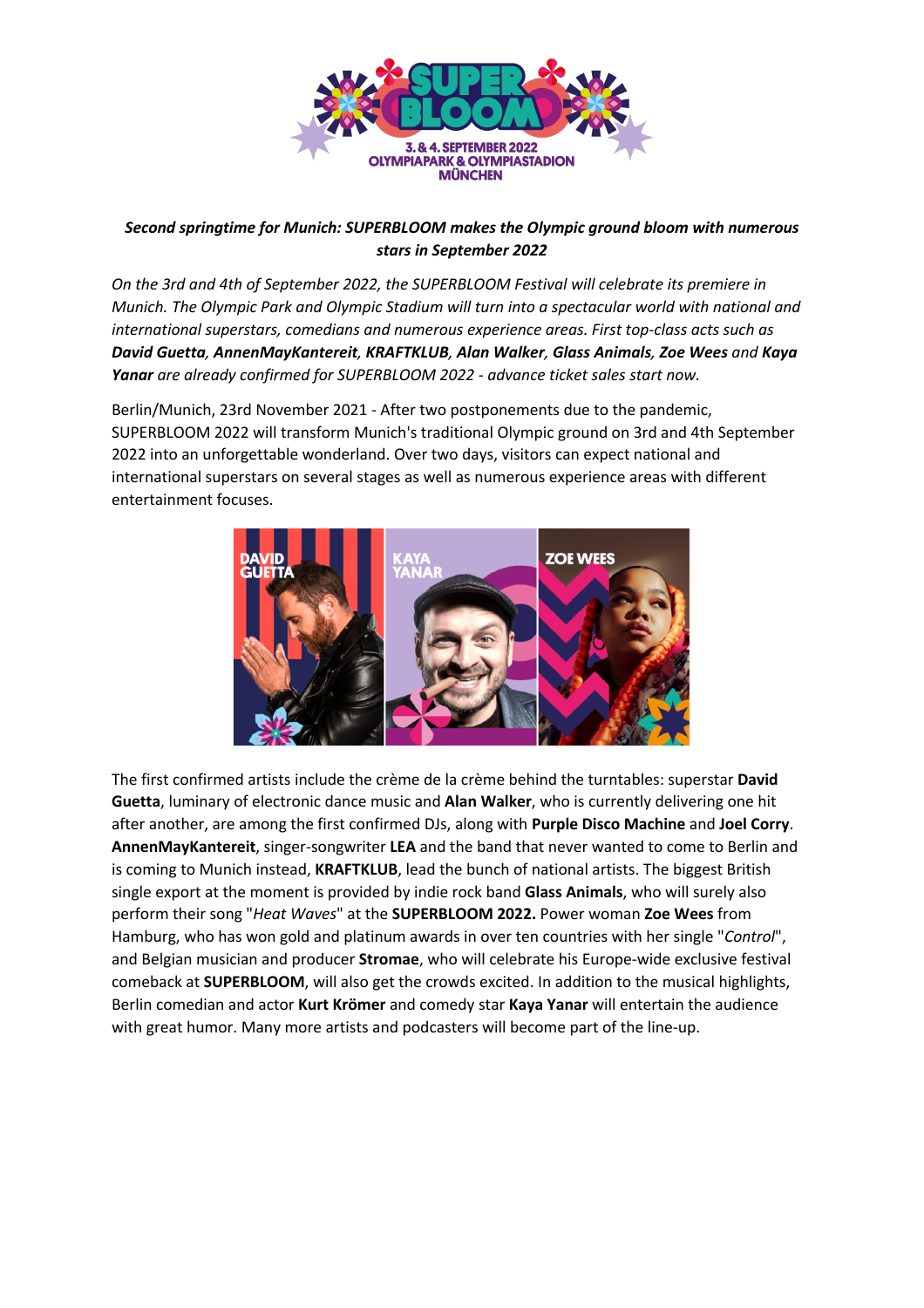

**SUPERBLOOM** is more than just a music festival: the numerous areas offer experiences for all the senses. With a total of eleven experience areas, visitors always have the opportunity to discover and interactively create something. **District4**, for example, is a lifestyle-fashion-sports area. **YourPlanet** and **SuperBrain**, on the other hand, deal with topics related to sustainability, science, medicine and research. Art will happen at **ArtBloom** and **LakeGallery**: Here you will find imaginative sculptures and unique installations as well as urban art created by national and international street artists. In the **Spectacular** area, visitors will be amazed by dance, acrobatics, circus and performance. Families and all younger guests will experience many adventures in the magical world of the **MiniBloom**. At the heart of the Kids Area, the **Daisy Stage**, numerous artists will provide the best entertainment.

Further experience areas and all content details will be announced in the coming months.

**Advance ticket sales start now. The 2-day ticket for Saturday and Sunday is available from 159 EUR. Teen tickets for 12-15 year-olds are offered at a reduced price of 99 EUR and limited Kids tickets for free.** 

**These and other ticket categories are available at www.superbloom.de**

## **First confirmed acts**:

| <b>DAVID GUETTA</b>  | <b>MEDUZA</b>          |
|----------------------|------------------------|
| ANNENMAYKANTEREIT    | PEACE X PEACE ALLSTARS |
| <b>KRAFTKLUB</b>     | PURPLE DISCO MACHINE   |
| <b>STROMAE</b>       | BHZ                    |
| ANNE-MARIE           | KAYA YANAR             |
| <b>ALAN WALKER</b>   | <b>KURT KRÖMER</b>     |
| <b>GLASS ANIMALS</b> | <b>BEABADOOBEE</b>     |
| <b>ZOE WEES</b>      | <b>JOEL CORRY</b>      |
| <b>LEA</b>           | <b>SAM RYDER</b>       |
| LABRASSBANDA         | <b>BBQ PODCAST</b>     |
| <b>GIRL IN RED</b>   |                        |

## **Many more artists will follow soon!**